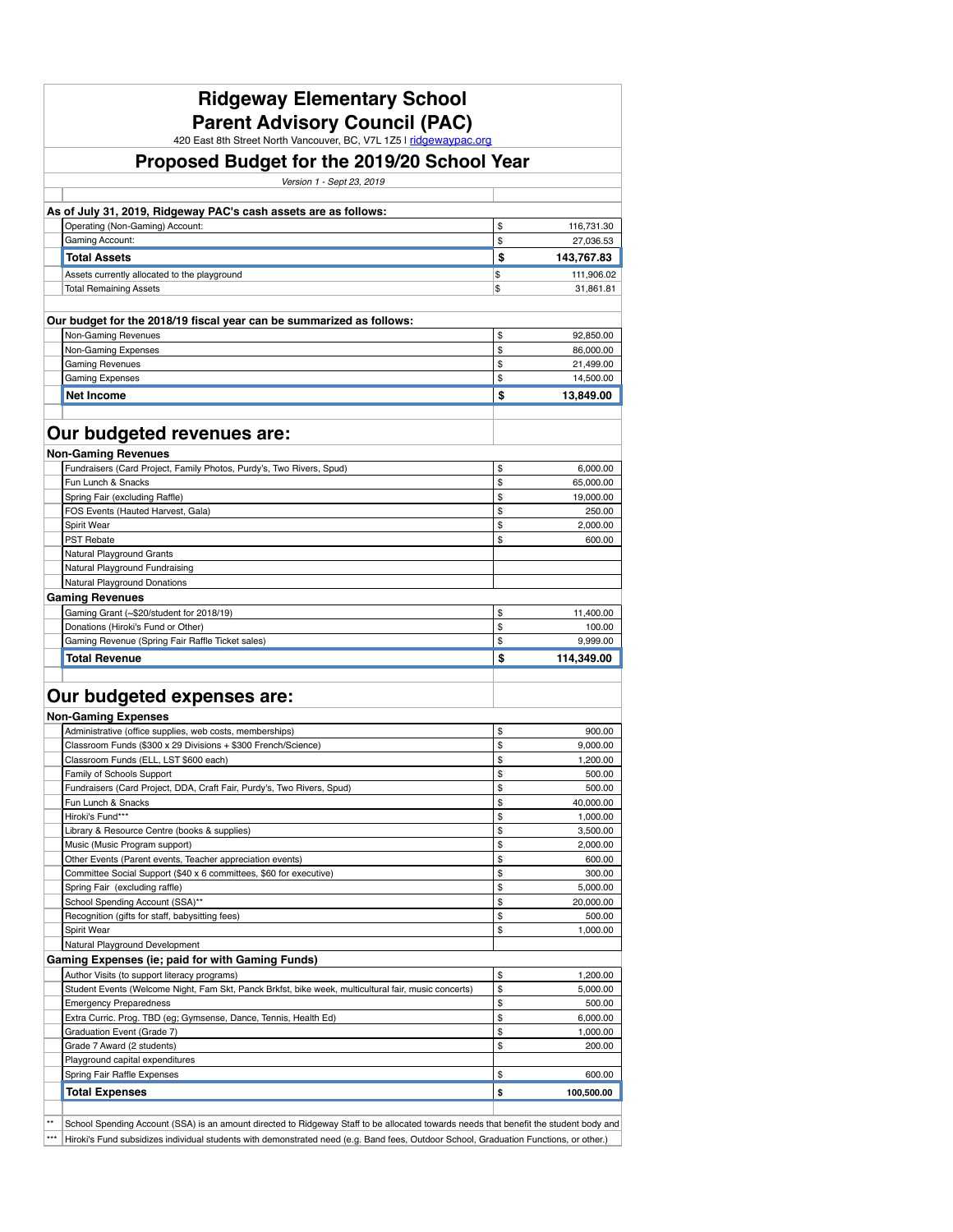| <b>Ridgeway Elementary School</b><br><b>Parent Advisory Council (PAC)</b><br>420 East 8th Street North Vancouver, BC, V7L 1Z5 I ridgewaypac.org |                   |                         |
|-------------------------------------------------------------------------------------------------------------------------------------------------|-------------------|-------------------------|
| <b>Proposed Budget for the 2019/20 School Year</b>                                                                                              |                   |                         |
| Version 2 - Oct 3, 2019                                                                                                                         |                   |                         |
| As of July 31, 2019, Ridgeway PAC's cash assets are as follows:                                                                                 |                   |                         |
| Operating (Non-Gaming) Account:                                                                                                                 | \$                | 116,731.30              |
| <b>Gaming Account:</b>                                                                                                                          | \$                | 27,036.53               |
| <b>Total Assets</b>                                                                                                                             | $\boldsymbol{\$}$ | 143,767.83              |
| Assets currently allocated to the playground (\$56,906.02 fundraising, + \$15,000 + \$40,000)<br><b>Total Remaining Assets</b>                  | \$<br>\$          | 111,906.02<br>31,861.81 |
| Our budget for the 2018/19 fiscal year can be summarized as follows:                                                                            |                   |                         |
| Non-Gaming Revenues                                                                                                                             | \$                | 92,850.00               |
| Non-Gaming Expenses                                                                                                                             | \$                | 88,400.00               |
| <b>Gaming Revenues</b>                                                                                                                          | \$                | 21,499.00               |
| <b>Gaming Expenses</b><br><b>Net Income</b>                                                                                                     | \$<br>\$          | 14,500.00<br>11,449.00  |
| Our budgeted revenues are:                                                                                                                      |                   |                         |
| <b>Non-Gaming Revenues</b>                                                                                                                      |                   |                         |
| Fundraisers (Card Project, Family Photos, Purdy's, Two Rivers, Spud)                                                                            | \$                | 6,000.00                |
| Fun Lunch & Snacks                                                                                                                              | \$                | 65,000.00               |
| Spring Fair (excluding Raffle)                                                                                                                  | \$                | 19,000.00               |
| FOS Events (Hauted Harvest, Gala)                                                                                                               | \$                | 250.00                  |
| <b>Spirit Wear</b>                                                                                                                              | \$                | 2,000.00                |
| PST Rebate<br>Natural Playground Grants                                                                                                         | \$                | 600.00                  |
| Natural Playground Fundraising                                                                                                                  |                   |                         |
| Natural Playground Donations                                                                                                                    |                   |                         |
| <b>Gaming Revenues</b>                                                                                                                          |                   |                         |
| Gaming Grant (~\$20/student for 2018/19)                                                                                                        | \$                | 11,400.00               |
| Donations (Hiroki's Fund or Other)                                                                                                              | \$                | 100.00                  |
| Gaming Revenue (Spring Fair Raffle Ticket sales)                                                                                                | \$                | 9,999.00                |
| <b>Total Revenue</b>                                                                                                                            | \$                | 114,349.00              |
| Our budgeted expenses are:                                                                                                                      |                   |                         |
| <b>Non-Gaming Expenses</b>                                                                                                                      |                   |                         |
| Administrative (office supplies, web costs, memberships)                                                                                        | \$                | 900.00                  |
| Classroom Funds (\$300 x 29 Divisions + \$300 French/Science)                                                                                   | \$                | 9,000.00                |
| Classroom Funds (ELL, LST \$600 each)<br>Family of Schools Support                                                                              | \$<br>\$          | 1,200.00<br>500.00      |
| Fundraisers (Card Project, DDA, Craft Fair, Purdy's, Two Rivers, Spud)                                                                          | \$                | 500.00                  |
| Fun Lunch & Snacks                                                                                                                              | \$                | 40,000.00               |
| Hiroki's Fund***                                                                                                                                | \$                | 1,000.00                |
| Library & Resource Centre (books & supplies)                                                                                                    | \$                | 3,500.00                |
| Music (Music Program support)                                                                                                                   | \$                | 2,000.00                |
| Parent & Teacher Events (parent socials, teacher appreciation luncheon)                                                                         | \$                | 600.00                  |
| Parent Education (Guest speakers)<br>Committee Social Support (\$40 x 6 committees, \$60 for executive)                                         | \$<br>\$          | 300.00<br>300.00        |
| Student Programming (Sexual Health, Bullying, etc)                                                                                              | \$                | 2,100.00                |
| Spring Fair (excluding raffle)                                                                                                                  | \$                | 5,000.00                |
| School Spending Account (SSA)**                                                                                                                 | \$                | 20,000.00               |
| Recognition (gifts for staff, babysitting fees)                                                                                                 | \$                | 500.00                  |
| Spirit Wear                                                                                                                                     | \$                | 1,000.00                |
| Natural Playground Development<br><b>Gaming Expenses (ie; paid for with Gaming Funds)</b>                                                       |                   |                         |
| Author Visits (to support literacy programs)                                                                                                    | \$                | 1,200.00                |
| Student Events (Welcome Night, Fam Skt, Panck Brkfst, bike week, multicultural fair, music concerts)                                            | \$                | 5,000.00                |
| <b>Emergency Preparedness</b>                                                                                                                   | \$                | 500.00                  |
| Extra Curric. Prog. TBD (eg; Gymsense, Dance, Tennis, Health Ed)                                                                                | \$                | 6,000.00                |
| Graduation Event (Grade 7)                                                                                                                      | \$                | 1,000.00                |
| Grade 7 Award (2 students)                                                                                                                      | \$                | 200.00                  |
| Playground capital expenditures                                                                                                                 |                   |                         |
| Spring Fair Raffle Expenses                                                                                                                     | \$                | 600.00                  |
| <b>Total Expenses</b>                                                                                                                           | \$                | 102,900.00              |
| School Spending Account (SSA) is an amount directed to Ridgeway Staff to be allocated towards needs that benefit the student body               |                   |                         |
| $^{\star\star}$<br>and that are not covered by the PAC budget.                                                                                  |                   |                         |
| $***$<br>Hiroki's Fund subsidizes individual students with demonstrated need (e.g. Band fees, Outdoor School, Graduation Functions, or other.)  |                   |                         |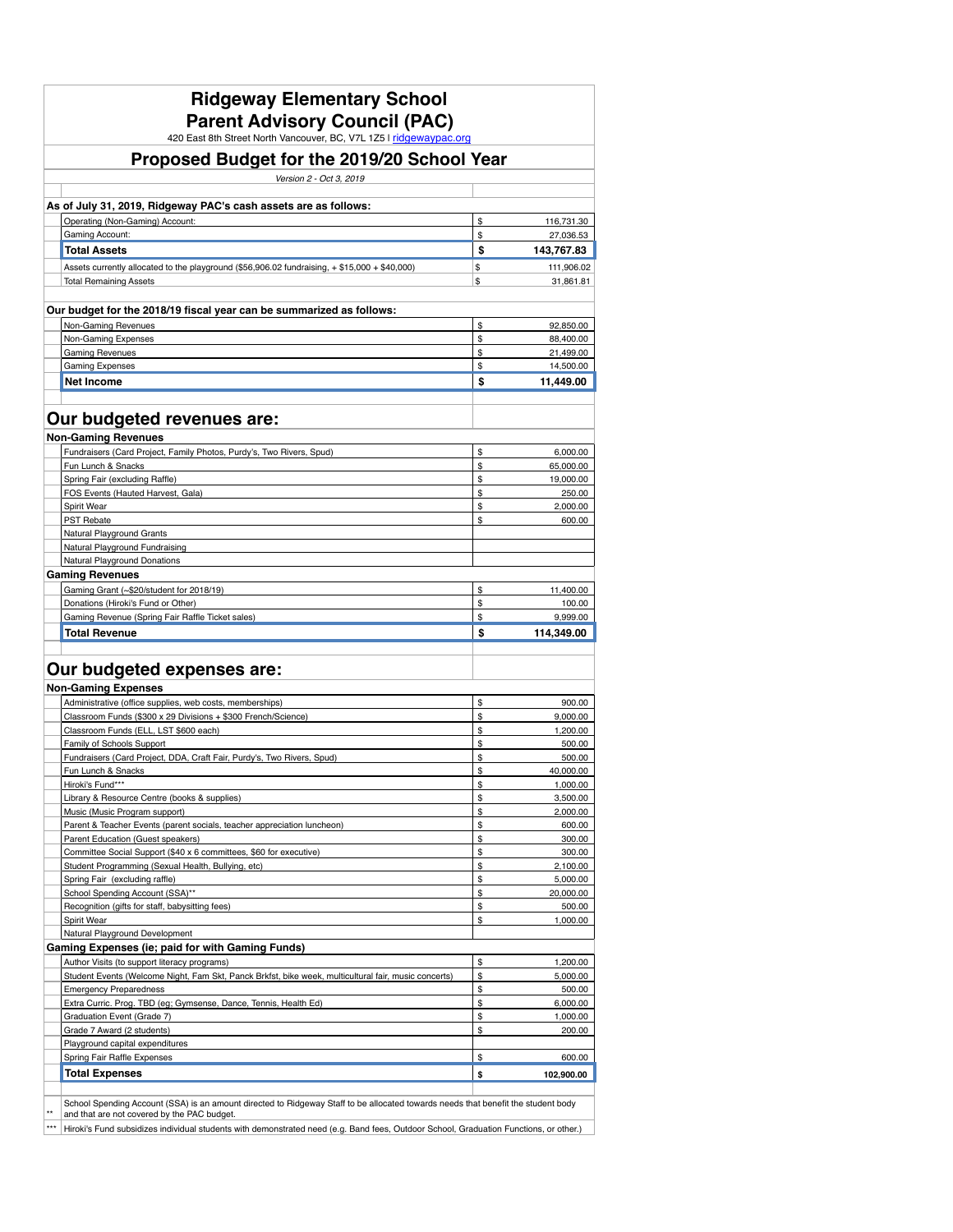| <b>Ridgeway Elementary School</b><br><b>Parent Advisory Council (PAC)</b><br>420 East 8th Street North Vancouver, BC, V7L 1Z5 I ridgewaypac.org                                  |          |                        |
|----------------------------------------------------------------------------------------------------------------------------------------------------------------------------------|----------|------------------------|
| Proposed Budget for the 2019/20 School Year                                                                                                                                      |          |                        |
| FINAL - Version 3 - Oct 21, 2019                                                                                                                                                 |          |                        |
| As of July 31, 2019, Ridgeway PAC's cash assets are as follows:                                                                                                                  |          |                        |
| Operating (Non-Gaming) Account:                                                                                                                                                  | \$       | 116,731.30             |
| <b>Gaming Account:</b>                                                                                                                                                           | \$       | 27,036.53              |
| <b>Total Assets</b>                                                                                                                                                              | \$       | 143,767.83             |
| Assets currently allocated to the playground (\$56,906.02 fundraising, + \$15,000 + \$40,000)                                                                                    | \$       | 111,906.02             |
| <b>Total Remaining Assets</b>                                                                                                                                                    | \$       | 31,861.81              |
| Our budget for the 2018/19 fiscal year can be summarized as follows:                                                                                                             |          |                        |
| Non-Gaming Revenues                                                                                                                                                              | \$       | 92,850.00              |
| Non-Gaming Expenses                                                                                                                                                              | \$       | 88,400.00              |
| <b>Gaming Revenues</b><br><b>Gaming Expenses</b>                                                                                                                                 | \$<br>\$ | 21,499.00<br>13,500.00 |
| <b>Net Income</b>                                                                                                                                                                | \$       | 12,449.00              |
|                                                                                                                                                                                  |          |                        |
| Our budgeted revenues are:                                                                                                                                                       |          |                        |
| <b>Non-Gaming Revenues</b>                                                                                                                                                       |          |                        |
| Fundraisers (Card Project, Family Photos, Purdy's, Two Rivers, Spud)                                                                                                             | \$       | 6,000.00               |
| Fun Lunch & Snacks                                                                                                                                                               | \$       | 65,000.00              |
| Spring Fair (excluding Raffle)                                                                                                                                                   | \$       | 19,000.00              |
| FOS Events (Hauted Harvest, Gala)                                                                                                                                                | \$       | 250.00                 |
| <b>Spirit Wear</b>                                                                                                                                                               | \$       | 2.000.00               |
| <b>PST Rebate</b><br><b>Natural Playground Grants</b>                                                                                                                            | \$       | 600.00                 |
| Natural Playground Fundraising                                                                                                                                                   |          |                        |
| Natural Playground Donations                                                                                                                                                     |          |                        |
| <b>Gaming Revenues</b>                                                                                                                                                           |          |                        |
| Gaming Grant (~\$20/student for 2018/19)                                                                                                                                         | \$       | 11,400.00              |
| Donations (Hiroki's Fund or Other)                                                                                                                                               | \$       | 100.00                 |
| Gaming Revenue (Spring Fair Raffle Ticket sales)                                                                                                                                 | \$       | 9,999.00               |
| <b>Total Revenue</b>                                                                                                                                                             | \$       | 114,349.00             |
| Our budgeted expenses are:                                                                                                                                                       |          |                        |
| <b>Non-Gaming Expenses</b>                                                                                                                                                       |          |                        |
| Administrative (office supplies, web costs, memberships)                                                                                                                         | \$       | 900.00                 |
| Classroom Funds (\$300 x 29 Divisions + \$300 Non-Enrolling Consumables)                                                                                                         | \$       | 9,000.00               |
| Classroom Funds (ELL, LST \$600 each)                                                                                                                                            | \$       | 1,200.00               |
| Family of Schools Support                                                                                                                                                        | \$       | 500.00                 |
| Fundraisers (Card Project, DDA, Craft Fair, Purdy's, Two Rivers, Spud)                                                                                                           | \$       | 500.00                 |
| Fun Lunch & Snacks<br>Hiroki's Fund***                                                                                                                                           | \$<br>\$ | 40,000.00<br>1,000.00  |
| Library & Resource Centre (books & supplies)                                                                                                                                     | \$       | 3,500.00               |
| Music (Music Program support)                                                                                                                                                    | \$       | 2,000.00               |
| Parent & Teacher Events (parent socials, teacher appreciation luncheon)                                                                                                          | \$       | 600.00                 |
| <b>Parent Education (Guest speakers)</b>                                                                                                                                         | \$       | 300.00                 |
| Committee Social Support (\$40 x 6 committees, \$60 for executive)                                                                                                               | \$       | 300.00                 |
| Student Programming (Sexual Health, Bullying, etc)                                                                                                                               | \$       | 2,100.00               |
| Spring Fair (excluding raffle)                                                                                                                                                   | \$       | 5,000.00               |
| School Spending Account (SSA)**                                                                                                                                                  | \$       | 20,000.00              |
| Recognition (gifts for staff, babysitting fees)                                                                                                                                  | \$       | 500.00                 |
| Spirit Wear<br>Natural Playground Development                                                                                                                                    | \$       | 1,000.00               |
| <b>Gaming Expenses (ie; paid for with Gaming Funds)</b>                                                                                                                          |          |                        |
| Author Visits (to support literacy programs)                                                                                                                                     | \$       | 1,200.00               |
| Student Events (Welcome Night, Fam Skt, Panck Brkfst, bike week, multicultural fair, music concerts)                                                                             | \$       | 5,000.00               |
| <b>Emergency Preparedness</b>                                                                                                                                                    | \$       | 500.00                 |
| Extra Curric. Prog. TBD (eg; Gymsense, Dance, Tennis)                                                                                                                            | \$       | 5,000.00               |
| Graduation Event (Grade 7)                                                                                                                                                       | \$       | 1,000.00               |
| Grade 7 Award (2 students)                                                                                                                                                       | \$       | 200.00                 |
| Playground capital expenditures                                                                                                                                                  |          |                        |
| Spring Fair Raffle Expenses                                                                                                                                                      | \$       | 600.00                 |
| <b>Total Expenses</b>                                                                                                                                                            | \$       | 101,900.00             |
|                                                                                                                                                                                  |          |                        |
| School Spending Account (SSA) is an amount directed to Ridgeway Staff to be allocated towards needs that benefit the student body<br>and that are not covered by the PAC budget. |          |                        |
| Hiroki's Fund subsidizes individual students with demonstrated need (e.g. Band fees, Outdoor School, Graduation Functions, or other.)                                            |          |                        |
|                                                                                                                                                                                  |          |                        |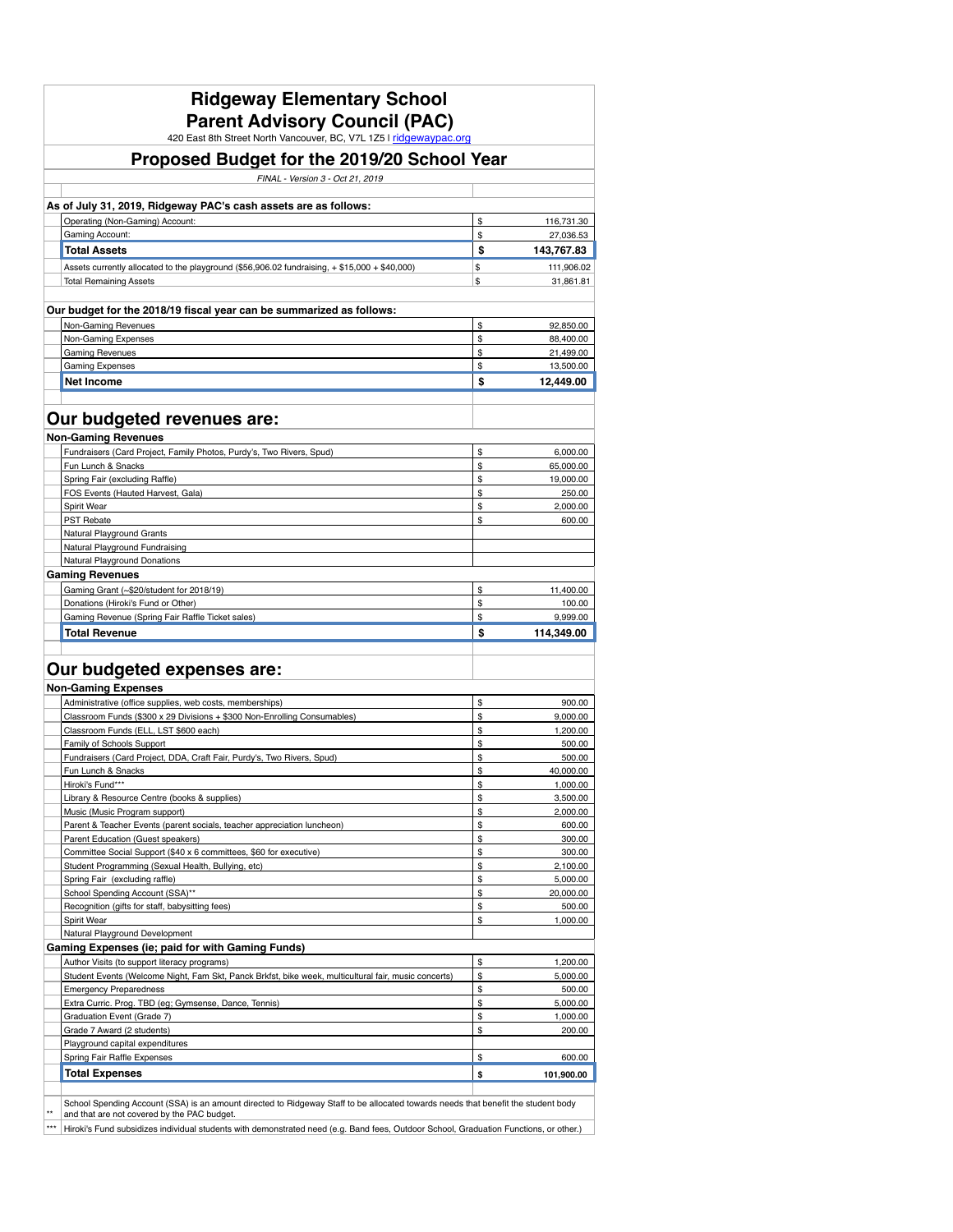## Non-planned or scheduled expenses

|                                                   | Cost | Fiscal year expected |  |
|---------------------------------------------------|------|----------------------|--|
| Saleema Noon (every other year, sexual education) |      | $2100 2020 - 2021$   |  |
|                                                   |      |                      |  |
|                                                   |      |                      |  |
|                                                   |      |                      |  |
|                                                   |      |                      |  |
|                                                   |      |                      |  |
|                                                   |      |                      |  |
|                                                   |      |                      |  |
|                                                   |      |                      |  |

 $\mathbf{1}$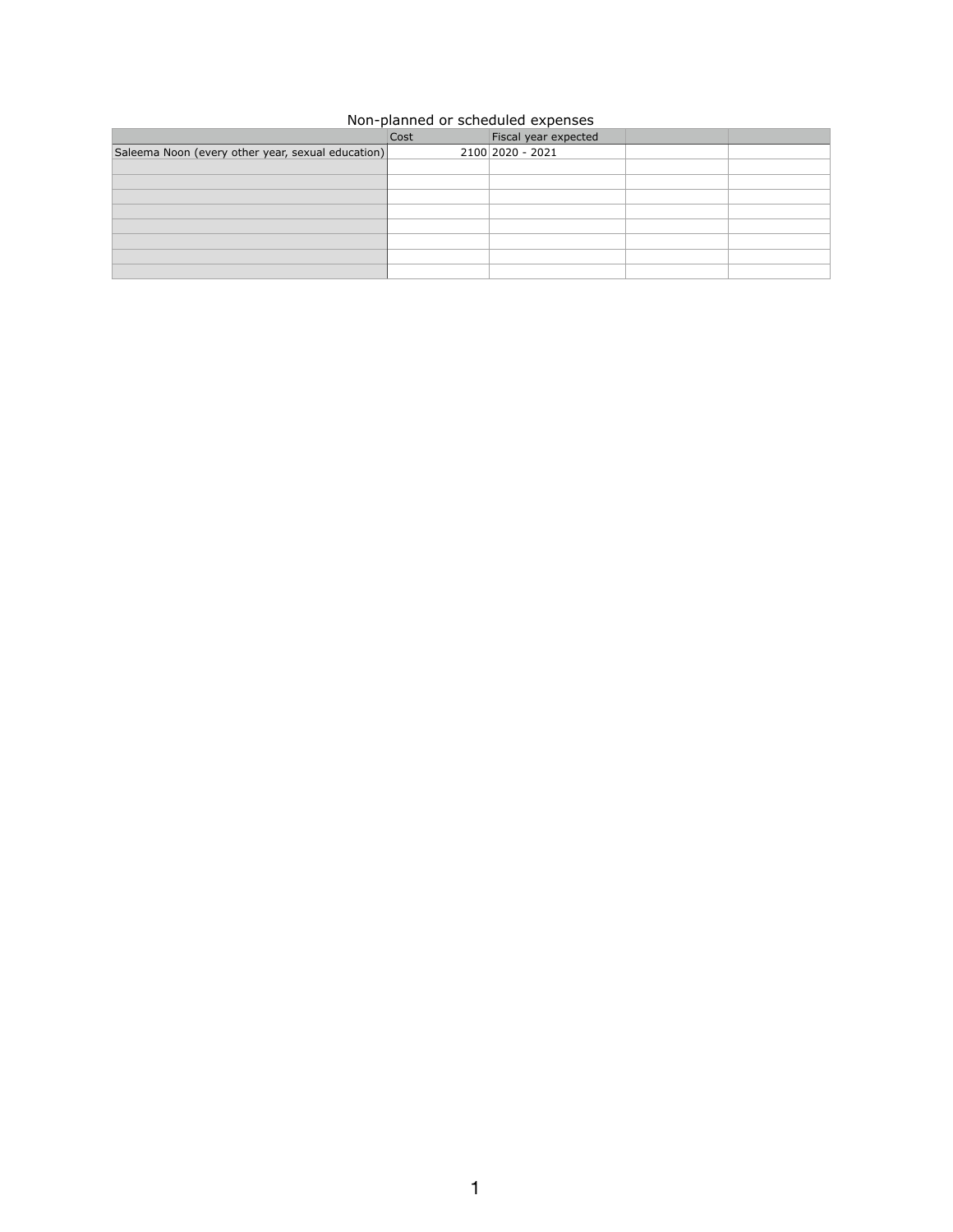| <b>Ridgeway Elementary School</b><br><b>Parent Advisory Council (PAC)</b><br>420 East 8th Street North Vancouver, BC, V7L 1Z5 I ridgewaypac.org |                                    |                                 |                                              |                            |                                |
|-------------------------------------------------------------------------------------------------------------------------------------------------|------------------------------------|---------------------------------|----------------------------------------------|----------------------------|--------------------------------|
| <b>Budget Review for the 2018/19 School Year</b>                                                                                                |                                    |                                 |                                              |                            |                                |
|                                                                                                                                                 |                                    |                                 |                                              |                            |                                |
|                                                                                                                                                 |                                    |                                 |                                              |                            |                                |
|                                                                                                                                                 | Cash Assets as of Aug 31, 2018     |                                 | As of April 30 2019                          |                            | As of July 31, 2019            |
| Operating (Non-Gaming) Account:<br>Gaming Account:                                                                                              | 82,763.75<br>\$<br>\$<br>23,532.90 | \$<br>\$                        | 123,999.36<br>$31,916.05$   \$               | \$                         | 116,731.30<br>27,036.53        |
| <b>Total Assets</b>                                                                                                                             | \$<br>106,296.65                   | \$                              | 155,915.41                                   | -\$                        | 143,767.83                     |
|                                                                                                                                                 |                                    |                                 |                                              |                            |                                |
| Total Assets - available playground funds (56,906.02) - \$15,000 vote #1                                                                        |                                    |                                 | $-58015.57$ \$                               |                            | 71,861.81                      |
| If take total \$60,000                                                                                                                          |                                    |                                 |                                              | \$                         | 11,861.81                      |
| Our budget for the 2018/19 fiscal year can be summarized as follows:                                                                            |                                    |                                 | <b>ACTUAL (not all</b><br>reflected in bank) |                            | As of July 31, 2019            |
| Non-Gaming Revenues                                                                                                                             | 85,250.00<br>\$                    | \$                              | 139,120.30                                   | \$                         | 152,634.08                     |
| Non-Gaming Expenses                                                                                                                             | \$<br>90,400.00                    | \$                              | 92,990.85                                    | \$                         | 97,129.50                      |
| <b>Gaming Revenues</b>                                                                                                                          | \$<br>23,515.00                    | \$                              | 23,740.05                                    | \$                         | 23,346.05                      |
| <b>Gaming Expenses</b>                                                                                                                          | \$<br>53,700.00                    | \$                              | 18,818.21                                    | \$                         | 11,211.59                      |
| Net Income                                                                                                                                      | (35, 335.00)<br>\$                 | $\boldsymbol{\mathsf{s}}$       | 51,051.29                                    | \$                         | 67,639.04                      |
| MINUS PLAYGROUND fundraising                                                                                                                    |                                    | \$                              | $15,668.72$ \$                               |                            | 25,170.54                      |
| Our budgeted revenues are:                                                                                                                      | \$<br>22,155.03                    |                                 |                                              |                            |                                |
| <b>Non-Gaming Revenues</b>                                                                                                                      |                                    |                                 | <b>ACTUAL</b>                                |                            | As of July 31, 2019            |
| Fundraisers (Card Project, Craft Fair, Purdy's, Two Rivers, Spud)                                                                               | 6,000.00<br>\$                     | \$                              | 6,253.59                                     | \$                         | 6,253.59                       |
| Fun Lunch & Snacks<br>Spring Fair (excluding Raffle)                                                                                            | \$<br>55,000.00<br>\$<br>19,000.00 | \$<br>\$                        | 77,337.30<br>20,915.85                       | \$<br>\$                   | 77,447.58<br>20,865.85         |
| FOS Events (Hauted Harvest, Gala)                                                                                                               | \$<br>250.00                       | \$                              | 221.58                                       | \$                         | 221.58                         |
| Natural Playground Grants                                                                                                                       | \$<br>5,000.00                     | \$                              | 12,000.00                                    | $\boldsymbol{\mathsf{\$}}$ | 12,000.00                      |
| Confirmed Playground Fundraising as reflected in bank only                                                                                      | \$                                 |                                 | 9,000.00                                     | \$                         | 21,234.25                      |
| <b>Natural Playground Donations</b>                                                                                                             | \$                                 | \$                              | 8,805.00                                     | \$                         | 9,234.25                       |
| Spirit Wear<br><b>PST Rebate</b>                                                                                                                | \$                                 | \$<br>$\boldsymbol{\mathsf{S}}$ | 3,080.00<br>1,506.98                         | \$<br>\$                   | 3,870.00<br>1,506.98           |
| <b>Gaming Revenues</b>                                                                                                                          |                                    |                                 |                                              |                            |                                |
| Gaming Grant (~\$23/student for 2018/19)                                                                                                        | \$<br>13,416.00                    | \$                              | 13,416.00                                    | \$                         | 13,416.00                      |
| Donations (Hiroki's Fund or Other)                                                                                                              | \$<br>100.00                       | $\frac{1}{2}$                   | 656.00                                       | \$                         | 656.00                         |
| Gaming Revenue (Spring Fair Raffle Ticket sales)                                                                                                | \$<br>9,999.00                     | \$                              | 9,668.05                                     | \$                         | 9,274.05                       |
| <b>Total Revenue</b>                                                                                                                            | \$<br>108,765.00                   | \$                              | 162,860.35                                   | \$                         | 175,980.13                     |
| MINUS PLAYGROUND                                                                                                                                | \$<br>103,765.00                   | \$                              | 133,055.35                                   | \$                         | 133,511.63                     |
| Our budgeted expenses are:                                                                                                                      |                                    |                                 |                                              |                            |                                |
| <b>Non-Gaming Expenses</b>                                                                                                                      |                                    |                                 | <b>ACTUAL</b>                                |                            | As of July 31, 2019            |
| Administrative                                                                                                                                  | \$<br>1,300.00                     | \$                              | 967.20                                       | \$                         | 2,058.15                       |
| Classroom Funds (\$300 x 27 Divisions)<br>Classroom Funds (ELL)                                                                                 | \$<br>8,100.00<br>\$<br>600.00     | \$                              | 5,698.92<br>inclusive of above               | \$                         | 8,726.19<br>inclusive of above |
| Classroom Funds (LST)                                                                                                                           | \$<br>600.00                       |                                 | inclusive of above                           |                            | inclusive of above             |
| Classroom Funds (Science + French)                                                                                                              | \$<br>300.00                       |                                 | inclusive of above                           |                            | inclusive of above             |
| Family of Schools Support                                                                                                                       | \$<br>500.00                       | \$                              | 215.76                                       | \$                         | 215.76                         |
| Fundraisers (Card Project, DDA, Craft Fair, Purdy's, Two Rivers, Spud)                                                                          | \$<br>500.00                       |                                 | 2,154.12                                     | \$                         | 2,990.99                       |
| Fun Lunch & Snacks<br>Hiroki's Fund***                                                                                                          | \$<br>40,000.00<br>\$<br>3,000.00  | \$<br>\$                        | 55,182.27<br>700.00                          | \$<br>\$                   | 53,883.59<br>700.00            |
| Library & Resource Centre (books & supplies)                                                                                                    | \$<br>3,500.00                     | \$                              | 2,795.63                                     | \$                         | 2,879.47                       |
| Music (School Concert & Music Program support)                                                                                                  | \$<br>2,000.00                     | \$                              | 1,925.98                                     | \$                         | 1,925.98                       |
| Spring Fair (excluding raffle)                                                                                                                  | \$<br>5,000.00                     | \$                              | 4,552.33                                     | \$                         | 4,857.28                       |
| School Spending Account (SSA)**                                                                                                                 | \$<br>20,000.00                    | \$                              | 13,033.50                                    | \$<br>\$                   | 13,126.95                      |
| Natural Playground Development<br>Spirit Wear                                                                                                   | \$<br>5,000.00<br>\$               | \$<br>\$                        | 3,708.98<br>2,056.16                         | \$                         | 3,708.98<br>2,056.16           |
| <b>Gaming Expenses (ie; paid for with Gaming Funds)</b>                                                                                         |                                    |                                 |                                              |                            |                                |
| Author Visits (to support literacy programs)                                                                                                    | \$<br>1,200.00                     | \$                              | 953.70                                       | \$                         | 1,593.70                       |
| Community Events (Slice Night, Fam Skt, Panck Brkfst, Xmas concerts)                                                                            | \$<br>5,000.00                     | $\frac{1}{2}$                   | 1,394.07                                     | $\frac{1}{2}$              | 4,748.48                       |
| <b>Emergency Preparedness</b><br>Extra Curric. Prog.(Dance Primary & Interm.) PAC Vote to add Saleema Noon, \$1450, but spent \$2100            | \$<br>500.00<br>\$<br>6,000.00     | $\,$<br>\$                      | 473.05<br>7,330.00                           | \$                         | 544.43                         |
| Graduation Event (Grade 7)                                                                                                                      | \$<br>1,000.00                     | \$                              | 1,000.00                                     |                            |                                |
| Playground capital expenditures                                                                                                                 | \$<br>40,000.00                    | \$                              | 5,922.43                                     | \$                         | 3,708.98                       |
| Raffle Expenses                                                                                                                                 |                                    | \$                              | 616.00                                       | \$                         | 616.00                         |
| PAC Voted Capital Expenditure (chairs)                                                                                                          | \$                                 | \$                              | 1,128.96                                     |                            |                                |
| <b>Total Expenses</b>                                                                                                                           | 144,100.00<br>\$                   | \$                              | 111,809.06                                   | \$                         | 108,341.09                     |
| MINUS PLAYGROUND                                                                                                                                | \$<br>104,100.00                   | \$                              | $105,886.63$ \\$                             |                            | 104,632.11                     |
|                                                                                                                                                 |                                    |                                 |                                              |                            |                                |